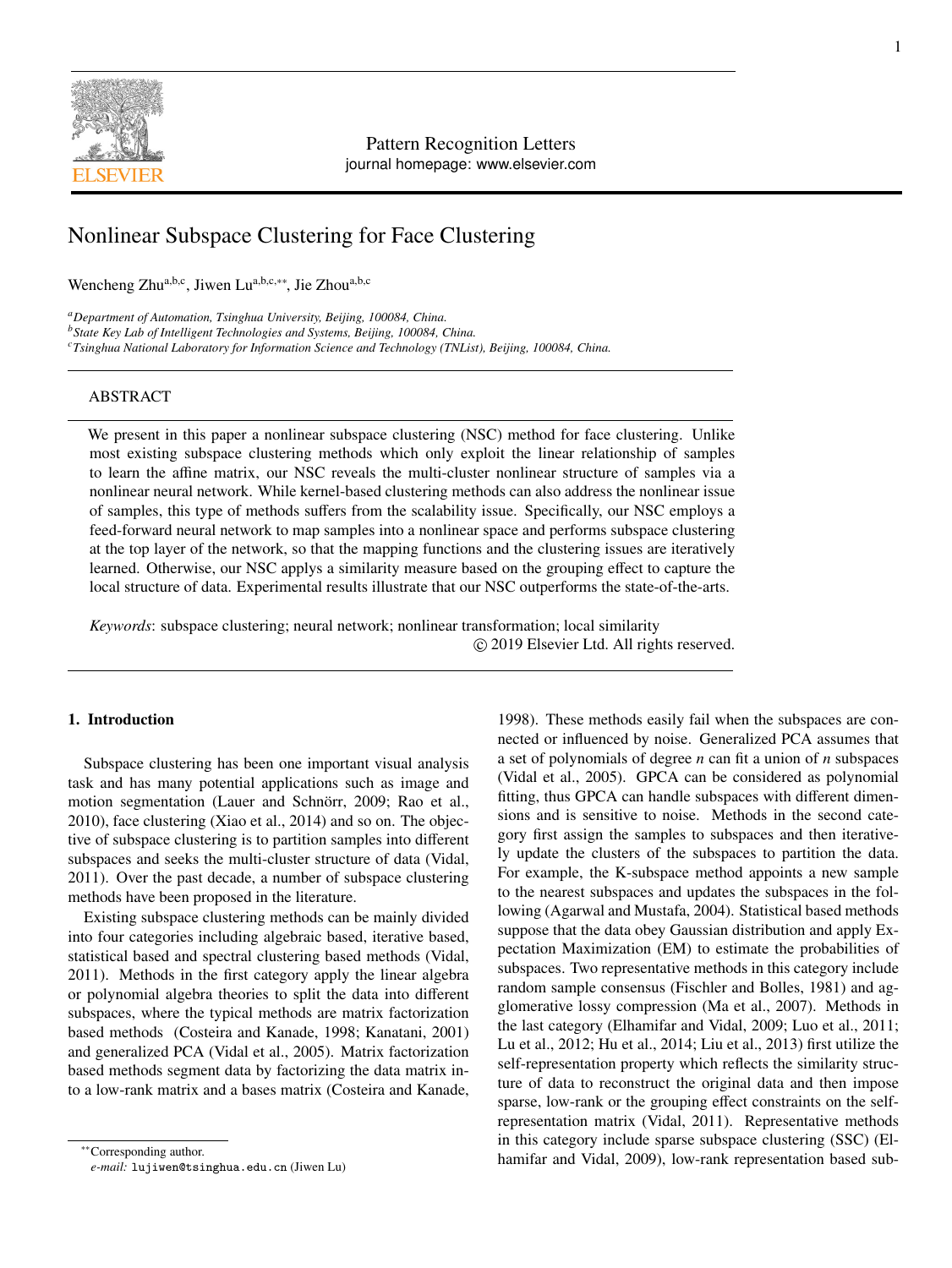

Fig. 1. The basic idea of our NSC method. We employ a feed-forward neural network to map samples into a nonlinear space and learn the selfrepresentation matrix to perform subspace clustering at the top layer of the network. The parameters of our model are iteratively learned.

space clustering (LRR) (Liu et al., 2013), least squares regression based subspace clustering(LSR) (Lu et al., 2012) and smooth representation clustering (SMR) (Hu et al., 2014). Sparse subspace clustering (SSC) holds the assumption that each subspaces can be linear and sparse combination of other points. SSC seeks for the points in the same subspace with the sparsest representation. SSC can deal with noise and outliers (Elhamifar and Vidal, 2009). Unlike SSC obtaining the sparsest representations of candidate points, LRR finds the lowest-rank representation of each data and uncovers the correlation structure of data. Otherwise, an effective way is provided to obatin robust data segmentation (Liu et al., 2013). The block diagonal property of data between-cluster is used in SSC and LRR, however least squares regression based subspace clustering (LSR) utilizes the within-cluster correlations and segments data by using the group effect. The group effect describes that the close data have the close representations and the correlations in the real data tend to be dense and highly correlated, the *F*-norm should be used to group data (Lu et al., 2012). Smooth representation clustering (SMR) also applys the group effect of representation and proves the effectiveness for subpsace clustering in the selfrepresentation model. Further, SMR proposes a new form of the group effect which is more superior than the old one (Hu et al., 2014). Spectral clustering based methods have achieved good performance, but these methods can not deal with the points between the intersection of subspaces and only utilize the linear structure of data.

Most existing subspace clustering methods tend to exploit the linear relationship of samples to learn the affine matrix, which are not powerful enough to model the nonlinear relationship of samples, especially when images are captured in wild conditions. Thus, many kernel-based clustering methods appear (Patel and Vidal, 2014; Xiao et al., 2016). Kernel-based clustering methods embed the nonlinear data into a high-dimension space by a nonliner mapping, However, this type of methods suffers from the scalability issue. To address this, we propose a nonlinear subspace clustering (NSC) method for face clustering. Specifically, we employ a feed-forward neural network to transform samples into a nonlinear space and learn the selfrepresentation matrix to perform subspace clustering at the top layer of the network. The parameters of our model are iteratively learned. Figure 1 shows the basic idea of the proposed NSC method.

We summary our contributions as follows:

- 1. We propose a nonlinear subspace clustering method (N-SC), which utilizes a feed-forward neural network to embed samples into a nonlinear space.
- 2. NSC can capture the local structure of data via the grouping effect.
- 3. Experimental results illustrate that our NSC outperforms the state-of-the-arts.

### 2. Related Work

Let  $X = [x_1, x_2, ..., x_n] \in \mathbb{R}^{d \times n}$  denote the data matrix,  $C =$ <br>*C*<sub>2</sub>  $C = \mathbb{R}^{n \times n}$  is the self-representation matrix, where **x**  $[c_1, c_2, ..., c_n] \in \mathbb{R}^{n \times n}$  is the self-representation matrix, where **x**<sub>*i*</sub> is the *i*<sup>*h*</sup> sample of **X** the dimension of data is *d* and the number is the  $i^{th}$  sample of **X**, the dimension of data is  $d$  and the number of data is *n*.

### *2.1. Subspace Clustering*

Recently, representation based subspace clustering methods (Elhamifar and Vidal, 2009; Liu and Yan, 2011; Lu et al., 2012; Liu et al., 2013; Hu et al., 2014) have attracted many attentions and achieved superior results. The self-representation approach is used to seek the block diagonal property of data between-cluster and then conduct spectral clustering on the self-representation matrix. Generally, these methods can be formulated as:

$$
\min_{\mathbf{C}} \|\mathbf{X} - \mathbf{X}\mathbf{C}\|_{l} + \lambda R(\mathbf{C})\tag{1}
$$

where  $\left\| \cdot \right\|_l$  defines the suitable norm of loss function,  $R$  (C) is the regularization term and  $\lambda$  is a trade-off parameter.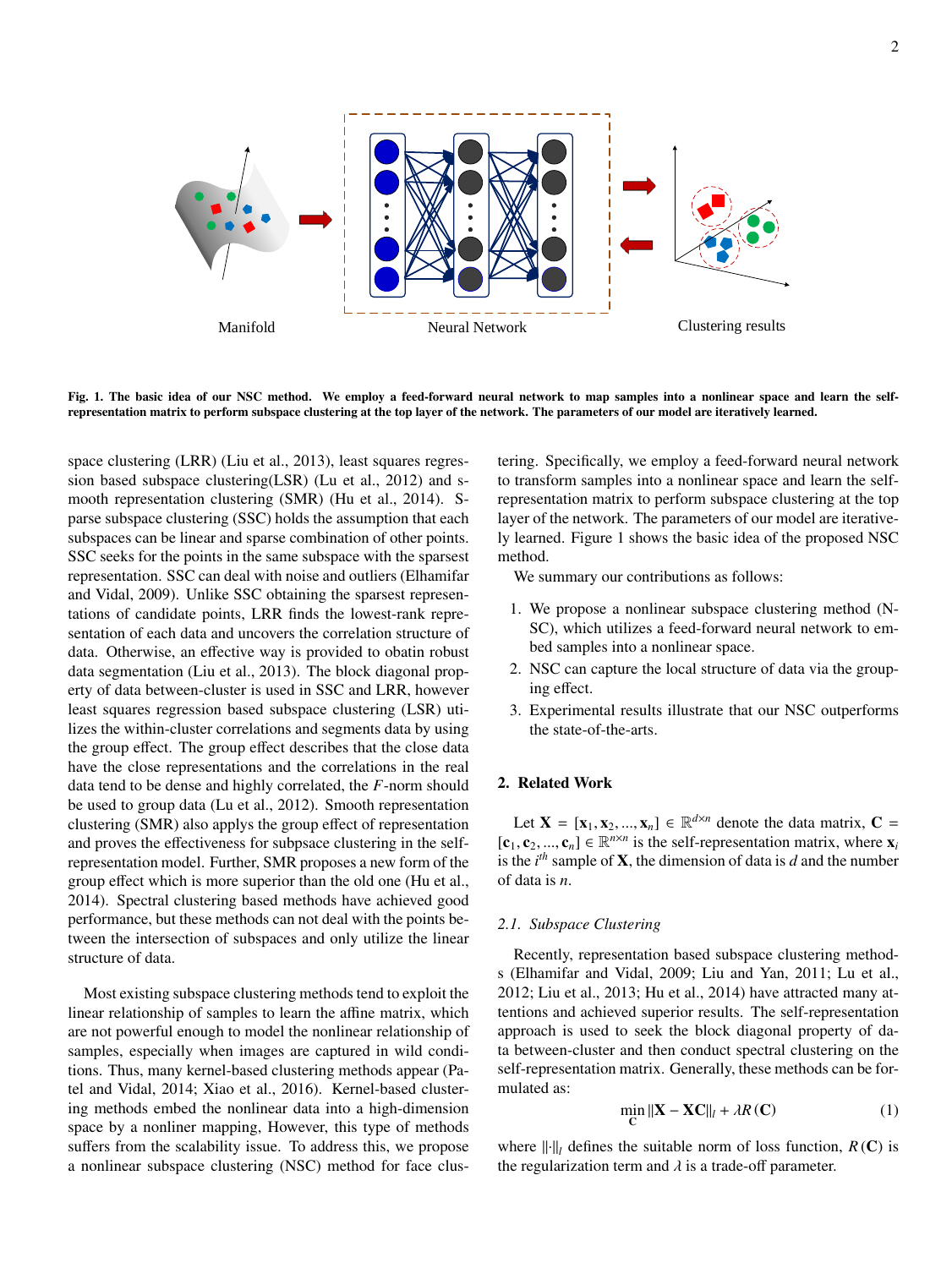SSC aims to find the sparse representation of data and has the fllowing form:

$$
\min_{\mathbf{C}} \|\mathbf{C}\|_1 \quad s.t. \ \mathbf{X} = \mathbf{X}\mathbf{C} \ , diag(\mathbf{C}) = 0 \tag{2}
$$

The sample can be spare represented by other samples in the same subspace. SSC has difficulty dealing with the highly relevant samples as the only sample is selected. Otherwise, the  $l_1$ -norm minimization problem is time-consuming to solve (Elhamifar and Vidal, 2009).

LRR assumes that the representation of data is low-rank as well as sparse which captures the global structure of data accurately. LRR solves the following problem:

$$
\min_{\mathbf{C}} \|\mathbf{X} - \mathbf{X}\mathbf{C}\|_{2,1} + \lambda \|\mathbf{C}\|_{*}
$$
\n(3)

where  $\left\| \cdot \right\|_{*}$  is the nuclear norm defined by the sum of singular values of C. LRR is not sensitive to noise and outliers and can be effectively solved. However, whether the affine matrix forced to be low-rank leads to the good segmentation need to be analyzed futher (Liu et al., 2013).

LSR has proved that if the objective function meets Enforced Block Diagonal (EBD) condition, the affine matrix is block diagnoal. Thus, we can take simple norm like  $\|\cdot\|_F$  to restrict the objective function.

SMR is a special case of EBD condition and applies the grouping effect to explore the local structure of data. SMR considers the following minimization problem:

$$
\min_{\mathbf{C}} \|\mathbf{X} - \mathbf{X}\mathbf{C}\|_F^2 + \lambda tr\left(\mathbf{C}\mathbf{L}\mathbf{C}^T\right) \tag{4}
$$

Different from these subspace clustering methods, our proposed NSC embeds the samples into a nonlinear space by nonlinear transformation. Thus, NSC can utilize the nonlinearity of data. Otherwise, the grouping effect is applied to acquire the local structure of data.

### *2.2. Neural Network*

Due to the nonlinear transformantion of neural network, neural network especially deep neural network has achieved great success in many applications, e.g. face recognition (Ding and Tao, 2016; Ding et al., 2015; Ding and Tao, 2015, 2017) and image classification (He et al., 2016). Neural network is composed of many neural units. Each neural unit is linked to other units and has inputs, outputs, a summation function (Graupe, 2013). Multi-layers feed-forward neural network is a kind of neural network whose adjacent two layers are fully connected in the networks. In the feed-forward neural network, there is no connection in the same layer and cross-layer. The input of a neural unit is the outputs of the upper layer. The output of a neural unit is the result of the summation function with the weighted inputs. The properly adjusted multi-layers feed-forward neural network can provide the suitable nonlinear transformation of input data. Since the complex neural network tends to over-fit, we use a shallow feed-forward neural network to embed the data into a nonlinear space and then conduct subspace clustering (Schmidhuber, 2015).

### 3. Nonlinear Subspace Clustering

In this section, we first describe the proposed model NSC and then details the optimization procedure.

#### *3.1. Model*

As described above,  $\mathbf{X} = [\mathbf{x}_1, \mathbf{x}_2, ..., \mathbf{x}_n] \in \mathbb{R}^{d \times n}$  denotes the natrix  $\mathbf{C} = [\mathbf{c}_1, \mathbf{c}_2, ..., \mathbf{c}_n] \in \mathbb{R}^{n \times n}$  is the self-representation data matrix,  $\mathbf{C} = [\mathbf{c}_1, \mathbf{c}_2, ..., \mathbf{c}_n] \in \mathbb{R}^{n \times n}$  is the self-representation<br>matrix, where **x**, is the *i*<sup>th</sup> sample of **X**, the dimension of data matrix, where  $\mathbf{x}_i$  is the  $i^{th}$  sample of **X**, the dimension of data is *d* and the number of data is *n*. We utilize a multi-layer feedforward neural network to map each sample  $\mathbf{x}_i$  into a nonlinear feature space so that the nonlinear relationship of samples can be well discovered. Assume that there are *M*+1 layers in our N-SC model which conducts *M* times nonlinear transformations. To give a clear description of our model, we make some definitions. The input sample  $\mathbf{x}_i$  is denoted as  $\mathbf{h}_i^{(0)} = \mathbf{x}_i \in \mathbb{R}^d$  and the output of  $m<sup>th</sup>$  layer is denoted as

$$
\mathbf{h}_{i}^{(m)} = g\left(\mathbf{W}^{(m)}\mathbf{h}_{i}^{(m-1)} + \mathbf{b}^{(m)}\right) \in \mathbb{R}^{d_{m}},
$$
\n(5)

where  $m = 1, 2, ..., M$  is the number of the layer in the network, *g* (·) denotes the activation function e.g. *tanh*, *linear*, *nssigmod* (Nair and Hinton, 2010), *sigmod* and *ReLu* (Krizhevsky et al., 2012),  $d_m$  is the dimension of the outputs in the  $m<sup>th</sup>$  layer,  $\mathbf{W}^{(m)} \in \mathbb{R}^{d_m \times d_{m-1}}$  and  $\mathbf{b}^{(m)} \in \mathbb{R}^{d_m}$  are the weight and bias matrixes in the  $m<sup>th</sup>$  layer respectively (Peng et al., 2016).

Given the data matrix **X**, the output  $H^{(\bar{M})}$  of the top layer in the neural network is defined as

$$
\mathbf{H}^{(M)} = [\mathbf{h}_1^{(M)}, \mathbf{h}_2^{(M)}, ..., \mathbf{h}_n^{(M)}].
$$
 (6)

NSC first transforms the data matrix  $X$  into a nonlinear space by a multi-layers feed-forward neural network to obtain  $\mathbf{H}^{(M)}$ , then conducts the subspace clustering iteratively. The objective function *J* of NSC can be formulated as

$$
\min_{\{\mathbf{W}^{(m)}, \mathbf{b}^{(m)}\}_{m=1}^{M}} J = J_1 + \alpha J_2 + \beta J_3,
$$
 (7)

where  $J_1$  is the loss function and guarantees the rebuilding ability of the self-representation matrix in the nonlinear space, which is defined as

$$
J_1 = \frac{1}{2} \sum_{i=1}^{n} ||\mathbf{h}_i^{(M)} - \mathbf{H}^{(M)} \mathbf{c}_i||_F^2.
$$
 (8)

*J*<sup>2</sup> utilizes the grouping effect to capture the local structure of data and the effectiveness of the grouping effect is proved in (Hu et al., 2014), which is formulated as

$$
J_2 = \frac{1}{2} tr (\mathbf{CLC}^T), \tag{9}
$$

where L is the Laplacian matrix and  $L = D - S$ , S measures the similarity of data, **D** is the diagonal matrix with the element  $D_{ii} = \sum_{j=1}^{n} S_{ij}$ . *J*<sub>3</sub> is the regularization term and aims to avoid the model over-fitting, which is designed as

$$
J_3 = \frac{1}{2} \sum_{m=1}^{M} (||\mathbf{W}^{(m)}||_F^2 + ||\mathbf{b}^{(m)}||_2^2).
$$
 (10)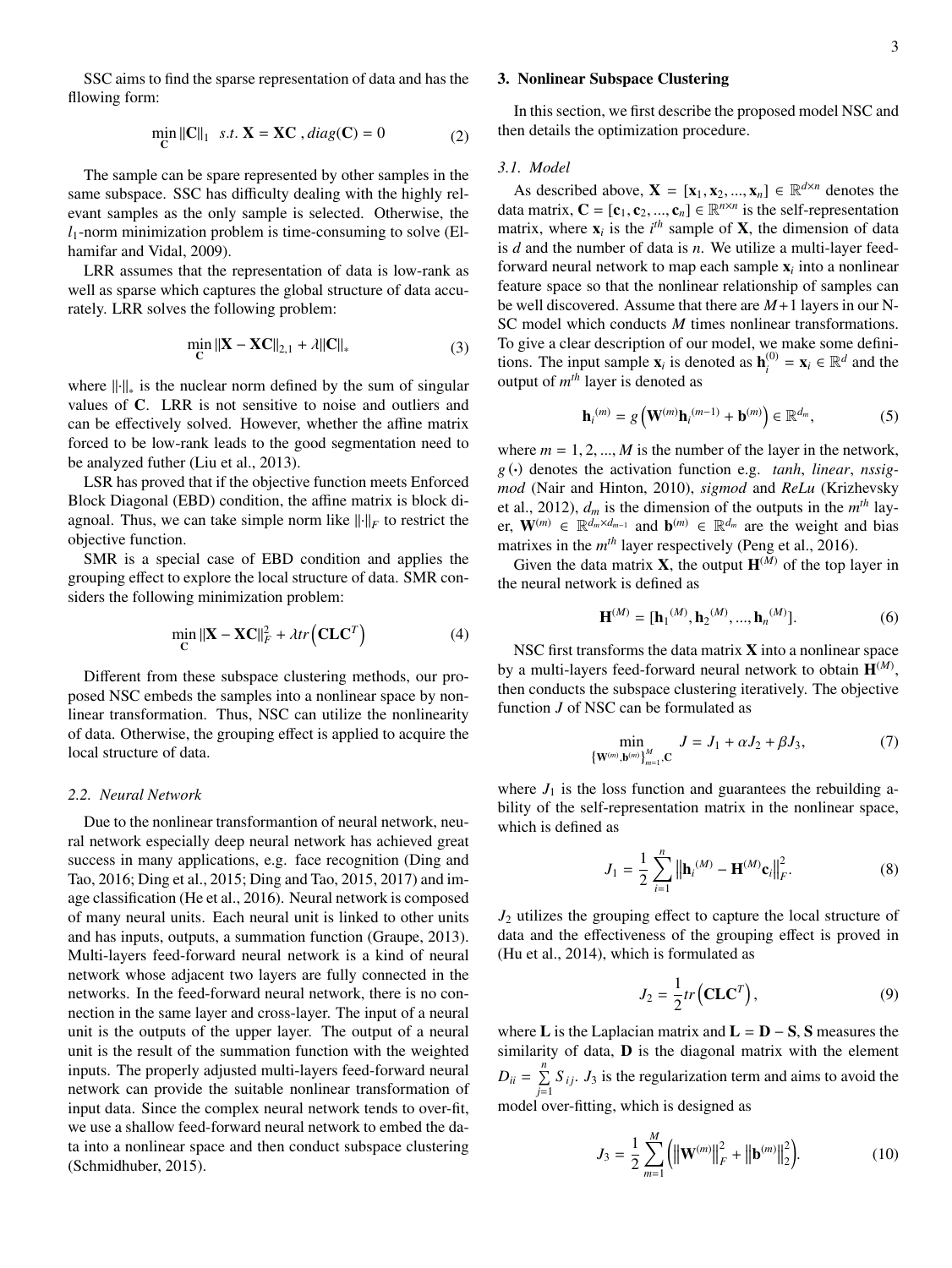The corresponding  $\alpha$  and  $\beta$  are the positive trade-off parameters. Then, NSC can be expressed as

$$
\min_{\{\mathbf{W}^{(m)}, \mathbf{b}^{(m)}\}_{m=1}^{M}} \mathbf{U} = \begin{cases} \frac{1}{2} \sum_{i=1}^{n} \left\| \mathbf{h}_{i}^{(M)} - \mathbf{H}^{(M)} \mathbf{c}_{i} \right\|_{F}^{2} + \\ \frac{2}{2} \text{tr} \left( \mathbf{C} \mathbf{L} \mathbf{C}^{T} \right) + \\ \frac{2}{2} \sum_{m=1}^{J_{2}} \left( \left\| \mathbf{W}^{(m)} \right\|_{F}^{2} + \left\| \mathbf{b}^{(m)} \right\|_{2}^{2} \right) \\ \frac{2}{J_{3}} \end{cases} . \tag{11}
$$

The proposed neural network model NSC facilitates the selfrepresentation idea to learn the affine matrix at the top layer of network. The nonlinearity of data is exploited through neural network and the local structure is manipulated by the grouping effect.

#### *3.2. Optimization*

In this subsection, we present the detailed procedures of the optimization problem in (11). We update  $\mathbf{W}^{(m)}$ ,  $\mathbf{b}^{(m)}$  and C iteratively.

**Update W**<sup>(*m*)</sup>, **b**<sup>(*m*)</sup>: To update **W**<sup>(*m*)</sup> and **b**<sup>(*m*)</sup>, we fix **C**, **H**<sup>(*M*)</sup>) and remove the irrelevant term to obtain the following optimization problem:

$$
\min_{\{\mathbf{W}^{(m)}, \mathbf{b}^{(m)}\}_{m=1}^{M}} \left\{ \begin{array}{l} \frac{1}{2} \sum_{i=1}^{n} \|\mathbf{h}_{i}^{(M)} - \mathbf{H}^{(M)} \mathbf{c}_{i}\|_{F}^{2} + \\ \frac{1}{2} \sum_{m=1}^{M} \left( \|\mathbf{W}^{(m)}\|_{F}^{2} + \|\mathbf{b}^{(m)}\|_{2}^{2} \right) \end{array} \right\}.
$$
 (12)

The optimization problem in (12) can be solved by the subgradient descent algorithm.

We take the derivative of the objective in  $(12)$  with the parameters  $W^{(m)}$ ,  $\mathbf{b}^{(m)}$  to zero and employ the chain rule (Peng et al., 2016) to obtain the following equations:

$$
\frac{\partial J}{\partial \mathbf{W}^{(m)}} = \Delta^{(m)} \Big( \mathbf{h}_i^{(m-1)} \Big)^T + \beta \mathbf{W}^{(m)},\tag{13}
$$

$$
\frac{\partial J}{\partial \mathbf{b}^{(m)}} = \Delta^{(m)} + \beta \mathbf{b}^{(m)},\tag{14}
$$

where ∆ (*m*) has the following form:

$$
\Delta^{(m)} = \begin{cases} \left( \mathbf{W}^{(m+1)} \right)^T \Delta^{(m+1)} \odot g' \left( \mathbf{z}_i^{(m)} \right), m = 1, ..., M - 1 \\ \left( \mathbf{h}_i^{(M)} - \mathbf{H}^{(M)} \mathbf{c}_i \right) \odot g' \left( \mathbf{z}_i^{(M)} \right), m = M \end{cases}
$$
(15)

where  $\mathbf{z}_i^{(m)} = \mathbf{W}^{(m)} \mathbf{h}_i^{(m-1)} + \mathbf{b}^{(m)}$ ,  $g(\cdot)$  is the activation function whose derivative is  $g'$  ( $\cdot$ ). The operator  $\odot$  means the elementwise multiplication.

Thus, the neural network can be updated by the following paradigm:

$$
\begin{cases} \mathbf{W}^{(m)} = \mathbf{W}^{(m)} - \tau \frac{\partial J}{\partial \mathbf{W}^{(m)}} \\ \mathbf{b}^{(m)} = \mathbf{b}^{(m)} - \tau \frac{\partial J}{\partial \mathbf{b}^{(m)}} \end{cases}
$$
(16)

where  $\tau > 0$  is the step size (we set  $\tau = 10^{-4}$  in our experiment).

### Algorithm 1: NSC

# Input:

The data matrix  $\mathbf{X} = [\mathbf{x}_1, \mathbf{x}_2, ..., \mathbf{x}_n] \in \mathbb{R}^{d \times n}$ ;<br>The parameters  $\alpha$  and  $\beta$ ; The parameters  $\alpha$  and  $\beta$ ; Output: The neural network  $\mathbf{W}^{(m)}$ ,  $\mathbf{b}^{(m)}$   $m = 1, 2..., M$ ;<br>The self-representation matrix  $\mathbf{C}$ . The self-representation matrix C; The clustering results; 1 Initialize  $\mathbf{W}^{(m)}$ ,  $\mathbf{b}^{(m)}$ ,  $\mathbf{H}^{(M)}$  and **C**.; <sup>2</sup> Compute the Laplacian matrix L; <sup>3</sup> while *not converge* do 4 for  $i = 1, 2, ..., n$  do<br>5 Randomly select 5 Randomly select a sample  $\mathbf{x}_i$  and let  $\mathbf{h}_i^{(0)} = \mathbf{x}_i$ ; 6 | Update  $\mathbf{W}^{(m)}$  and  $\mathbf{b}^{(m)}$  by (12);

- 
- $7 \mid$  Compute  $\mathbf{H}^{(M)}$  by (5);
- $\bf{8}$  Update **C** by (18);

9 end

- 10 end
- 11 Build the graph  $\mathbf{G} = |\mathbf{C}| + |\mathbf{C}^T|$ ;
- <sup>12</sup> Acquire the clustering results via spectral clustering;

**Update C**: To update **C**, we fix  $W^{(m)}$ ,  $b^{(m)}$  and omit unrelated items, then we get the following optimization problem:

$$
\min_{\mathbf{C}} \left\| \mathbf{H}^{(M)} - \mathbf{H}^{(M)} \mathbf{C} \right\|_F^2 + \alpha tr \left( \mathbf{CLC}^T \right). \tag{17}
$$

We set the derivative of  $(17)$  with C to zero and have:

$$
\left(\mathbf{H}^{(M)}\right)^{T}\left(\mathbf{H}^{(M)}\right)\mathbf{C} + \alpha \mathbf{CL} = \left(\mathbf{H}^{(M)}\right)^{T}\left(\mathbf{H}^{(M)}\right),\tag{18}
$$

the equation in (18) is the continuous Lyapunov equation which can be settled using the MATLAB "lyap" function.

We iteratively update  $W^{(m)}$ ,  $b^{(m)}$  and C until the objective function converges. Figure 2 shows the convergence curve on the Extended Yale Face B and AR datasets with parameters  $\alpha$  = 1 and  $\beta = 1$ . Then, the self-representation matrix C is gotten and we build the graph  $G = |C| + |C^T|$ . Finally, we perform spectral clustering on the graph G. The detailed algorithm of our NSC method is summarized in Algorithm 1.

#### 4. Experiments

In this section, we will present the implementation details and experimental results in our experiment.

#### *4.1. Data Sets and Settings*

We conducted experiments on two popular benchmark datasets: the Extended Yale Face B (Hu et al., 2014) and the AR (Zhang et al., 2011).

The Extended Yale Face B dataset (Georghiades et al., 2001) is a face dataset containing 38 individuals with different pose and illumination conditions and the original size is  $192 \times 168$ pixels. The first 10 persons are used, each person has 64 frontal face images and all images are resized to  $48 \times 42$  pixels. We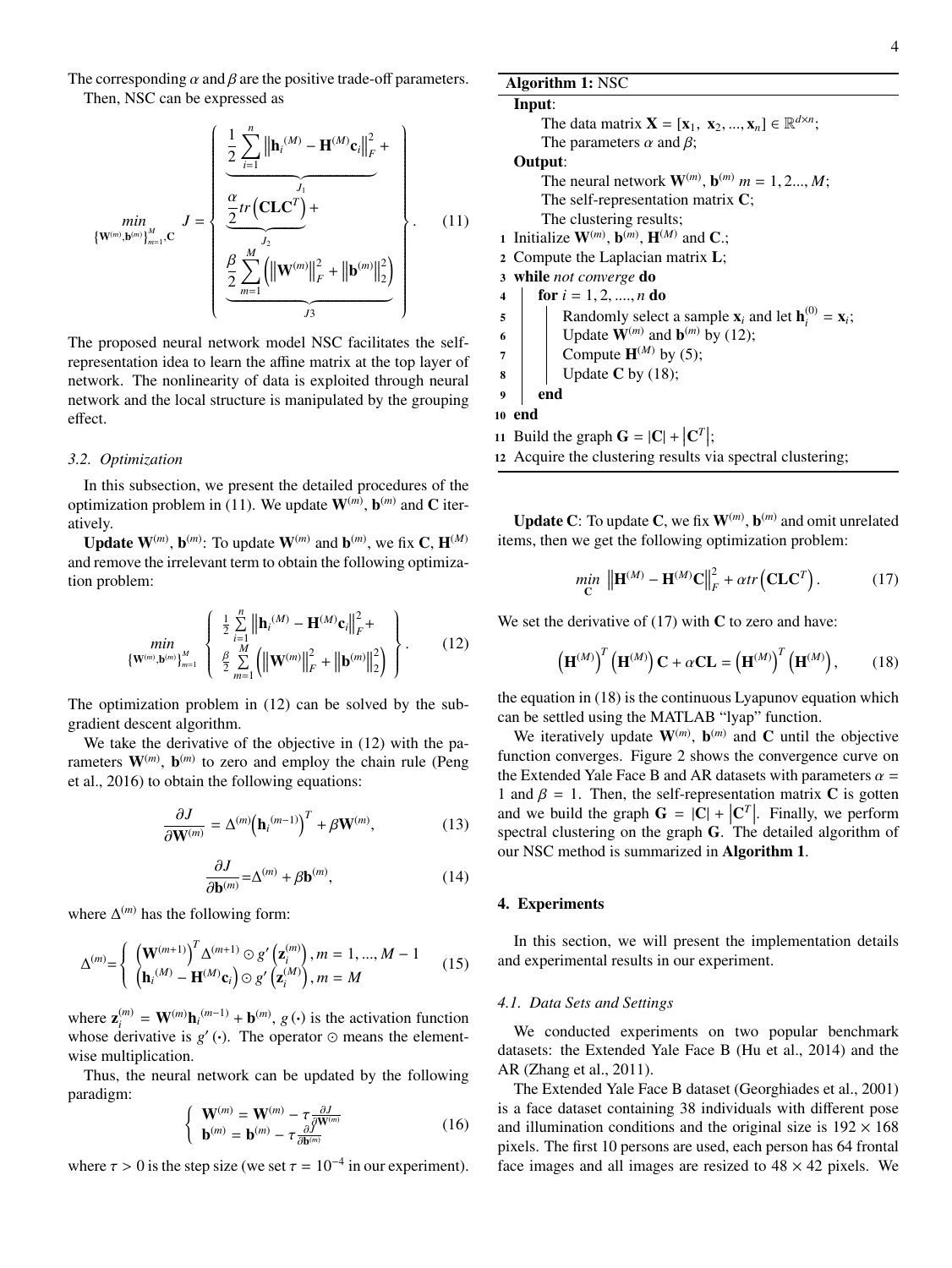

Fig. 2. The convergence curves on the Extended Yale Face B and AR datasets with parameters  $\alpha = 1$  and  $\beta = 1$ . (a) shows the curve on Extended Yale Face B dataset and (b) shows curve on AR dataset



Fig. 3. The Extended Yale Face B dataset. For each individual, the first 10 images are shown with different illumination conditions.

used PCA to reduce the dimension of data into 168 dimensions. Figure 3 shows the first 10 images for each individial with different illumination conditions.

The AR dataset (Zhang et al., 2011) is a famous dataset in computer vision. A subset of AR dataset is used containg 50 subjects with variation in illumination and expression. Each subject has 7 images and the size of image is  $128 \times 128$  pixels. We used VGG-16 (facenet) to extract the feature with 4096 dimensions and then applied PCA to reduce the dimension to 200 dimensions.

We employed two evaluation criteria (Hu et al., 2014; Peng et al., 2016) including the clustering error (CE) and normalized mutual information (NMI) to evaluate the performances of different subspace clustering methods. The clustering error is defined as

$$
CE = 1 - \frac{1}{N} \sum_{i=1}^{N} \delta(p_i, q_i),
$$
 (19)

where  $p_i$  and  $q_i$  denote predicted label and the ground truth label for *i*<sup>th</sup> sample respectively,  $\delta(\cdot)$  is the mapping function which matchs the predicted labels to ground truth labels. Folwhich matchs the predicted labels to ground truth labels. Following, NMI is stated as

$$
NMI(\mathbf{X}, \mathbf{Y}) = \frac{1}{2} \frac{I(\mathbf{X}, \mathbf{Y})}{H(\mathbf{X}) + H(\mathbf{Y})},
$$
(20)

where  $I(X; Y)$  and  $H(X)$  are denoted as Equation (21) and (22) respectively.

$$
I(\mathbf{X}; \mathbf{Y}) = \sum_{y \in \mathbf{Y}} \sum_{x \in \mathbf{X}} p(x, y) \log \left( \frac{p(x, y)}{p(x) p(y)} \right) \tag{21}
$$

$$
H(\mathbf{X}) = -\sum_{i=1}^{n} p(x_i) \log (p(x_i))
$$
 (22)

### *4.2. Parameter Settings*

Following the work in (Hu et al., 2014), we built the similarity matrix S by using the *k*-nearest neighbor graph with 0-1 weights. Moreover, we set the neighbor size as 4. A small diagonal matrix θ<sup>I</sup> is added to the Laplacian matrix <sup>L</sup> for the propose of numerical stability. I is the identity matrix and  $0 < \theta \ll 1$  (Hu et al., 2014). For a fair comparison, we used a 'grid-search' approach to tune parameters in the range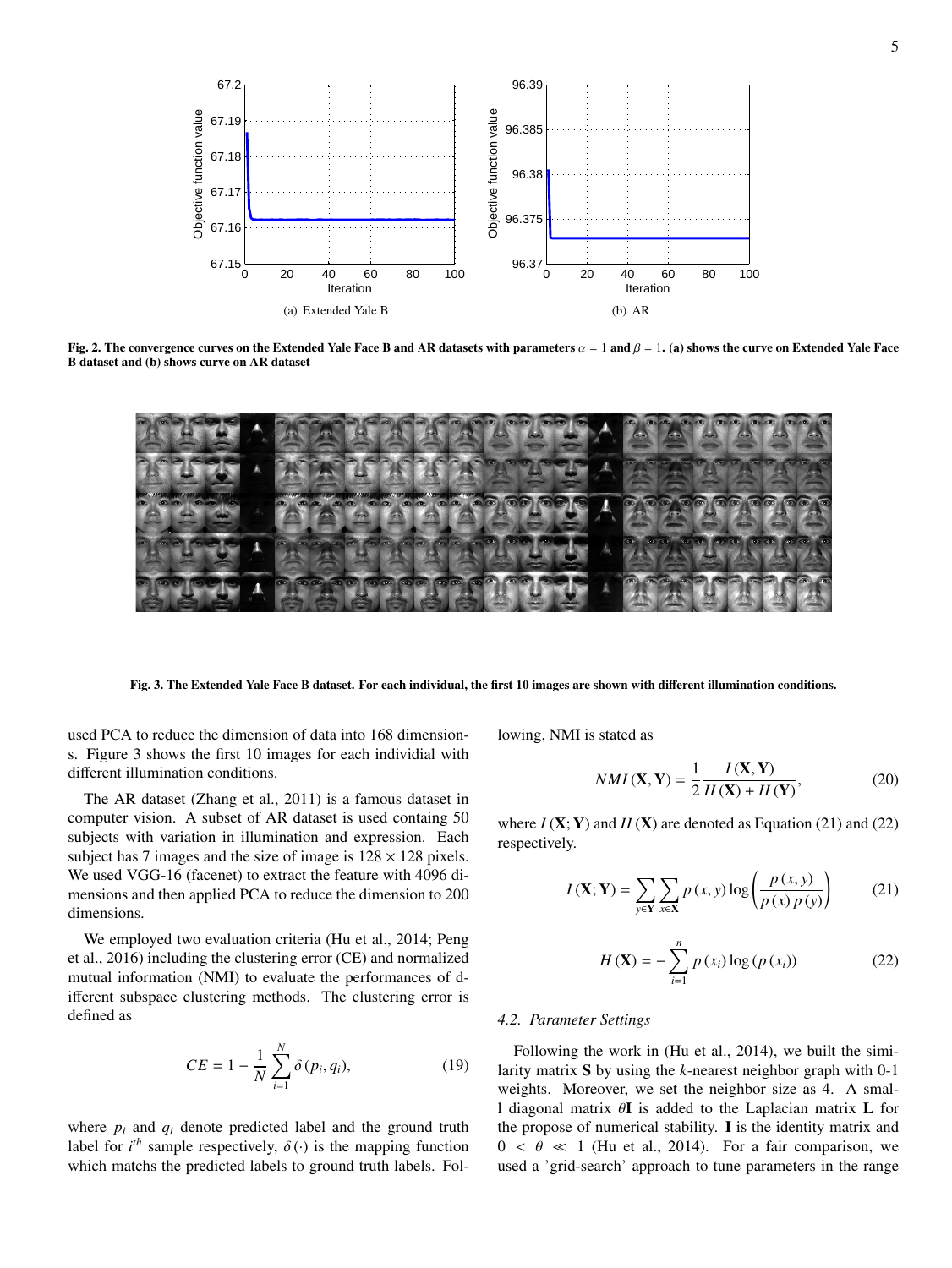Table 1. Experimental results on the Extended Yale Face B dataset (%).

| Method SSC LRR LSR1 LSR2 SMR NSC    |  |  |  |
|-------------------------------------|--|--|--|
| CE  33.1 38.6 30.3 26.9 26.1 25.0   |  |  |  |
| NMI   58.4 54.5 57.8 65.3 66.1 67.1 |  |  |  |

Table 2. Experimental results on the AR dataset (%).

| Method SSC LRR LSR1 LSR2 SMR NSC   |  |  |  |
|------------------------------------|--|--|--|
| CE  18.3 24.9 16.0 17.7 13.7 9.1   |  |  |  |
| NMI  91.4 80.1 90.7 90.7 92.1 93.6 |  |  |  |

of  $\{10^{-3}, 10^{-2}, ..., 10^{3}\}$ . The *tanh* function is used as the nonlinear activation function in NSC and has the following form: ear activation function in NSC and has the following form:

$$
g(x) = \tanh(x) = \frac{e^x - e^{-x}}{e^x + e^{-x}},
$$
 (23)

and the derivative is denoted as

$$
g'(x) = \tanh'(x) = 1 - \tanh^2(x),
$$
 (24)

where  $W^{(m)}$  and  $b^{(m)}$  are initialized as the identity matrix and zero matrix respectively. The neural network for the Extended Yale Face B dataset has three hidden layers with 168-100-70 neurons,  $\alpha$  and  $\beta$  are set as 0.1 and 10<sup>-3</sup>. We trained the neural<br>network on AR dataset with two hidden layers and the number network on AR dataset with two hidden layers and the number of each layer is 200 and 200.  $\alpha$  and  $\beta$  are set as 10<sup>3</sup> and 0.1.

#### *4.3. Results and Analysis*

We compared NSC with four state-of-the-art methods: SSC (Elhamifar and Vidal, 2009, 2013), LRR (Liu et al., 2013), LSR (Lu et al., 2012) and SMR (Hu et al., 2014). The codes of comparison algorithms are acquired from the original authors. LSR has two different forms named LSR1 and LSR2 separately. In this subsection, we conduct the experiments on two datasets and then present and investigate the experimental results clearly.

Talbe 1 presents the clustering error and NMI of different subspace clustering methods on the Extended Yale Face B dataset. We see that NSC and SMR can hold the local similarity relationship and have good performances. Our NSC mines the nonlinear structure among data and outperforms SMR about 1.1% and 0.01 in clustering error and NMI.

Table 2 shows the clustering error and NMI of different subspace clustering methods on AR dataset. The best results are marked in bold. As can be seen, NSC achieves best performance in clustering error and NMI. As to clustering error, NSC outperforms LRR method by 15.8% and the best comparison method by 4.6%. For NMI, NSC improves LRR method by 0.135 and the best comparison method by 0.015.

We also investigated the sensitiveness of parameters  $\alpha$  and  $\beta$ . Figure 4 presents the clustering error and NMI of NSC on the AR and Extended Yale B datasets with different  $\alpha$  and  $\beta$ . The X-axis is the parameter  $\beta$ , the Y-axis is the parameter  $\alpha$  and the Z-axis represents the clustering error or NMI. For the ease of representation, we take the logarithms (base 10) of parameters. We see that NSC is not sensitive to the parameter  $\alpha$  in clustering



Fig. 5. The clustering error and NMI of NSC on the AR dataset with different activation functions.

error and NMI. As we know, the regularization term is crucial to avoid the overfitting of models. Thus, an appropriate  $\beta$  can lead to a good performance and the accuracies of clustering error and NMI change sharply with the variation of  $\beta$ . When the  $\beta$  is so large or small, the model has no effect. The grouping effect is applied to guide the learning of the affine matrix and only provides the tendency. For a given  $\beta$ , the clustering error and NMI change slightly with different  $\alpha$ .

We also evaluated the performances of different nonlinear activation functions used in our NSC model such as the *tanh*, *linear*, *nssigmod* (Nair and Hinton, 2010), *sigmod* and *ReLu* (Krizhevsky et al., 2012) functions on the AR dataset, where the clustering performances of different methods are shown in Figure 5 (the best results are recorded). We see that the *ReLu* activation function has the worst performance in clustering error and *linear* activation function obtains the worst performance in NMI. The activation function *tanh* achieves the lowest clustering error and highest value in NMI. The difference between the activation functions *linear* and *nssigmod* is limited.

### *4.4. Evaluation on the Digital Dataset*

The USPS dataset (Hull, 1994) is used to evaluate the performance of NSC on digital dataset. The USPS dataset has 9298 handwritten digit images and the size of each image is  $16 \times 16$ pixels. For each digit, we selected the first 100 images. The parameter settings of USPS dataset follows the parameter settings on Extended Yale Face B and AR datasets. We trained the neural network on the USPS dataset with three layers and the number of each layer is 256, 256 and 256, and  $\alpha$  and  $\beta$  are set as 1000 and 10.

The clustering error and NMI results are shown in Table 3. As can be seen, NSC achieves best performance in clustering error and NMI. For clustering error, NSC outperforms SSC method by 29.1% and the best comparison method by 16.9%. As to NMI, NSC improves SSC method by 19.4% and the best comparison method by 9.4%. The digit dataset is utilized to validate that our proposed clustering method can handle the digit dataset as well as face datasets.